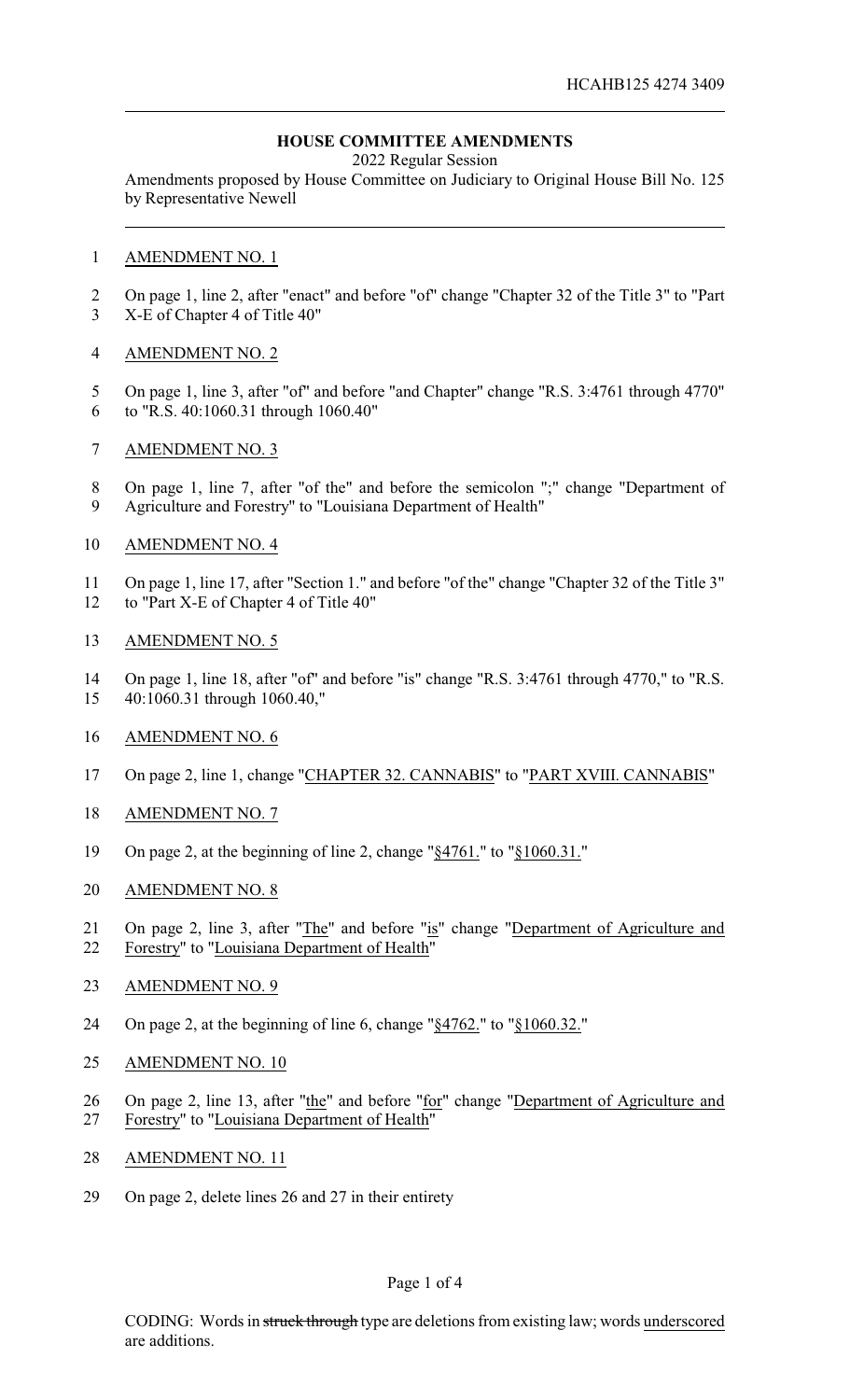- AMENDMENT NO. 12
- On page 2, at the beginning of line 28, change "(5)" to "(4)"
- AMENDMENT NO. 13
- 4 On page 3, at the beginning of line 7, change " $(6)$ " to " $(5)$ "
- AMENDMENT NO. 14
- 6 On page 3, at the beginning of line 9, change " $(7)$ " to " $(6)$ " and after "the" and before the
- 7 period "." change "Department of Agriculture and Forestry" to "Louisiana Department of Health"
- AMENDMENT NO. 15
- On page 3, at the beginning of line 10, change "(8)" to "(7)"
- AMENDMENT NO. 16
- On page 3, at the beginning of line 12, change "(9)" to "(8)"
- AMENDMENT NO. 17
- 14 On page 3, line 16, after "the" and before "to" change "Department of Agriculture and
- Forestry" to "Louisiana Department of Health"
- AMENDMENT NO. 18
- On page 3, at the beginning of line 18, change "(10)" to "(9)"
- AMENDMENT NO. 19
- On page 3, at the beginning of line 21, change "(11)" to "(10)"
- AMENDMENT NO. 20
- On page 3, at the beginning of line 23, change "(12)" to "(11)"
- AMENDMENT NO. 21
- 23 On page 3, at the beginning of line 28, change " $(13)$ " to " $(12)$ "
- AMENDMENT NO. 22
- 25 On page 3, line 29, after "by" and before "to" change "Department of Agriculture and Forestry" to "Louisiana Department of Health"
- AMENDMENT NO. 23
- On page 4, at the beginning of line 4, change "(14)" to "(13)"
- AMENDMENT NO. 24
- On page 4, between lines 6 and 7, insert "(14) "Secretary" shall mean the secretary of the
- Louisiana Department of Health."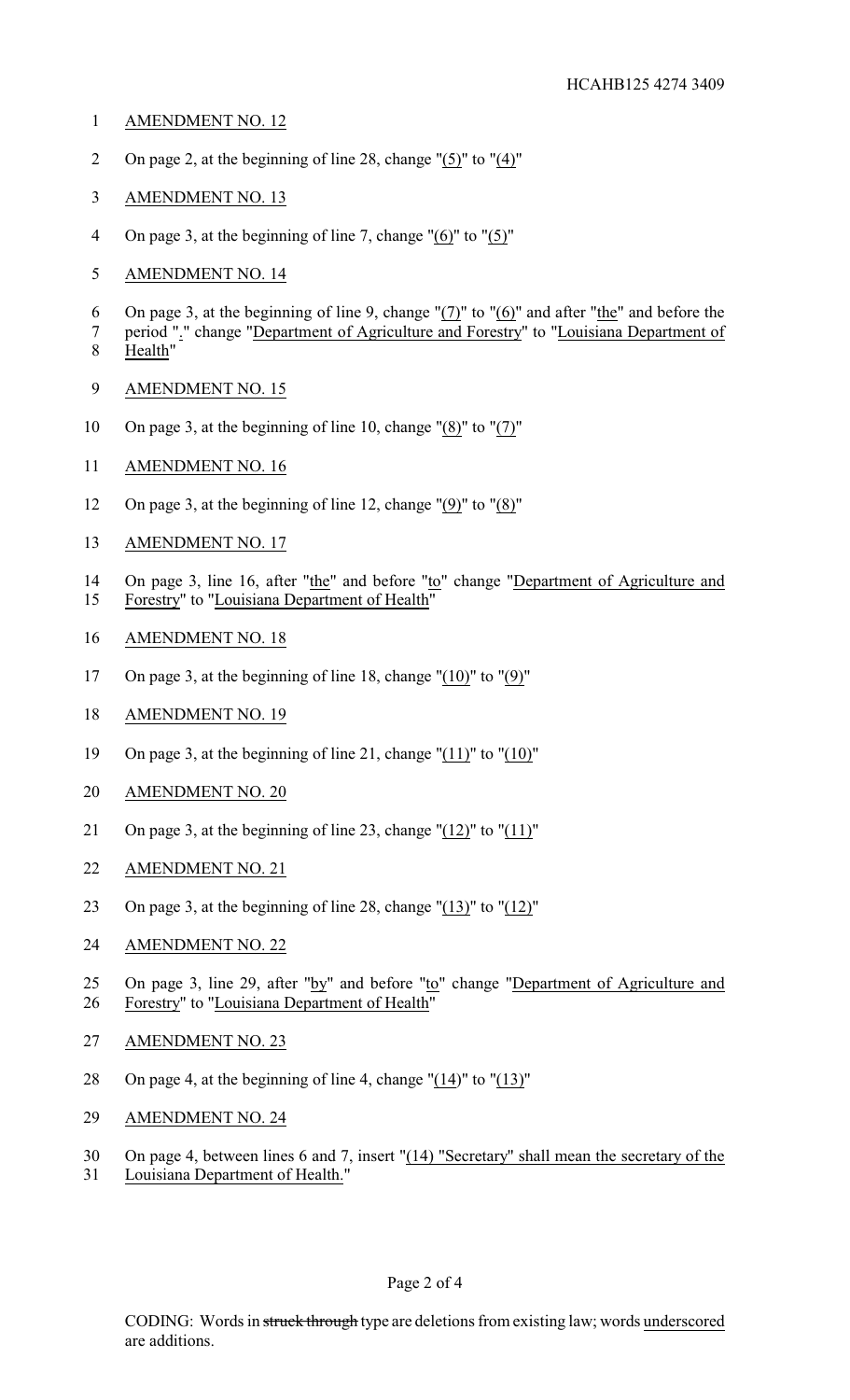- AMENDMENT NO. 25
- On page 4, at the beginning of line 7, change "§4763." to "§1060.33."
- AMENDMENT NO. 26
- 4 On page 4, at the beginning of line 17, change "§4764." to "§1060.34." and after "the" change "commissioner" to "secretary"
- AMENDMENT NO. 27
- 7 On page 4, delete line 19 in its entirety and insert "secretary by law, the secretary shall:"
- AMENDMENT NO. 28
- On page 5, at the beginning of line 22, change "commissioner" to "secretary"
- AMENDMENT NO. 29
- On page 6, at the beginning of line 1, change "§4765." to "§1060.35."
- AMENDMENT NO. 30
- 13 On page 6, line 3, after "The" and before "shall" change "Department of Agriculture and<br>14 Forestry" to "Louisiana Department of Health" Forestry" to "Louisiana Department of Health"
- AMENDMENT NO. 31
- On page 7, at the beginning of line 22, change "§4766." to "§1060.36."
- AMENDMENT NO. 32
- On page 9, at the beginning of line 3, change "§4767." to "§1060.37."
- AMENDMENT NO. 33
- On page 10, at the beginning of line 1, change "§4768." to "§1060.38."
- AMENDMENT NO. 34
- On page 10, at the beginning of line 13, change "§4769." to "§1060.39."
- 23 AMENDMENT NO. 35
- On page 10, line 18, after "the" change "commissioner" to "secretary"
- AMENDMENT NO. 36
- On page 10, at the beginning of line 21, change "§4770." to "§1060.40."
- AMENDMENT NO. 37
- On page 10, line 26, after "of" and before "the" change "R.S. 3:4766 through 4768," to "R.S. 40:1060.36 through 1060.38,"